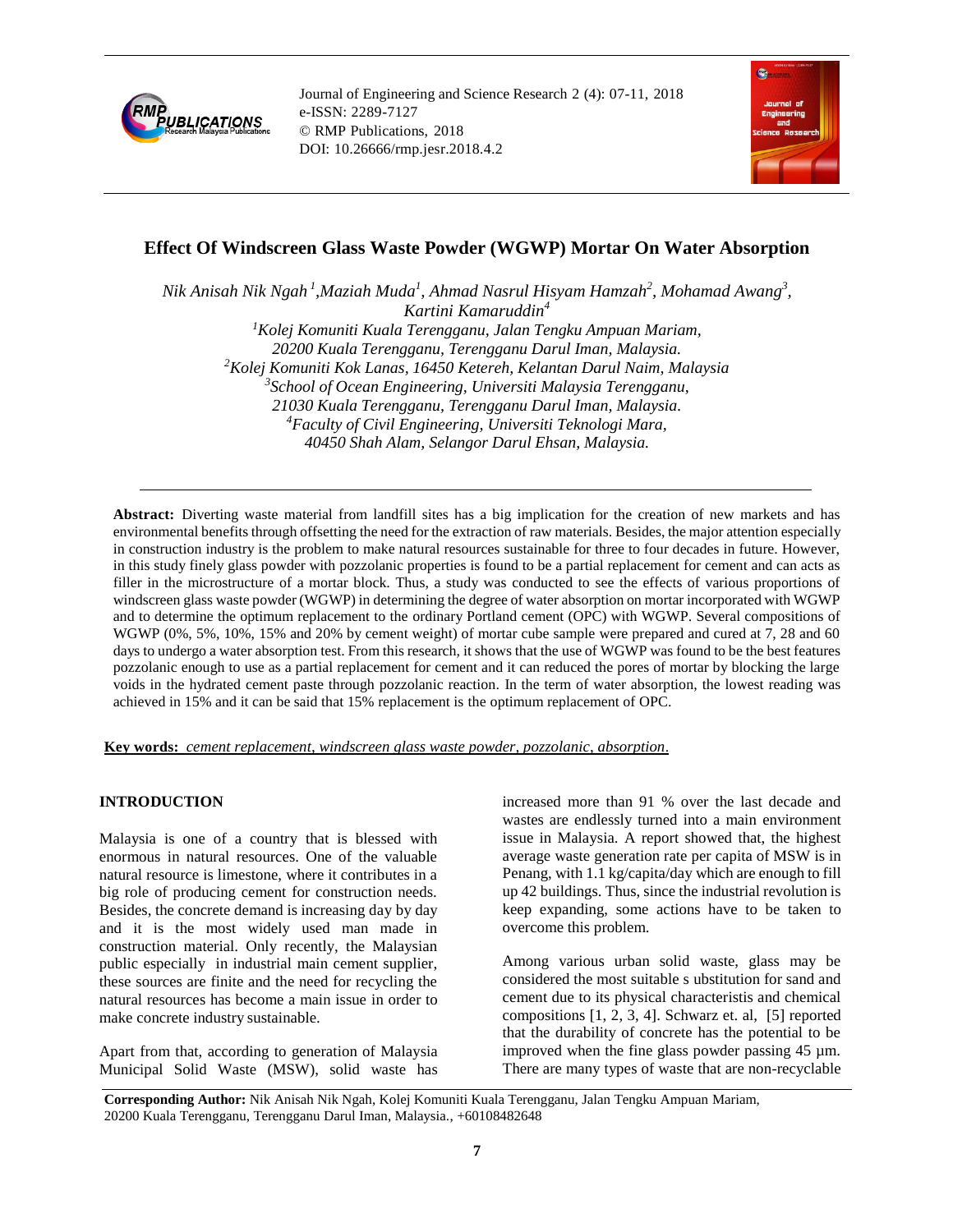and recyclable wastes. A main consumer of natural resources and a significant waste generator is coming from construction industry.[6]. However, the reuse of waste generated into constructions materials can solve to minimize these environment impacts.

Several studies were carried out using waste glass incorporated into concrete and mortar as a partial substitute for construction material in attempt to take the advantage of the pozzolanic properties of the material [7,8]. Studies carried by Kartini et. al, [9] showed that the benefit of including cement replacement materials significantly improves the durability properties of concrete due to its reduced pores. Besides, based on the studies conducted by Calmon et. al . [6] have examined about the pozzolanic behaviour of glass residue, and they also found that particle grain size has a great relationship between the waste pozzolanic behaviour. They concluded greater grain size showed small pozzolanic activity, while for smaller grain size, the pozzolanic characteristics were increased. Therefore, it can be confirmed that the particle size of the grain does have a greater effect on the pozzolanic index [7].

In addition, the using of the portlandite, calcium hydroxide Ca(OH)2, the pozzolanic reaction reduces the formation of gypsum, densification of pore structure thus reducing the permeability because the formation of secondary C-S-H and thirdly, reduction of tricalcium aluminate C3A content can reduce the aluminate bearing phases [8]. Moreover, by consuming the waste material such as windscreen glass can reduce the amount of dumped waste also can reduce the emission of carbon dioxide  $(CO<sub>2</sub>)$  to the atmosphere [10].

The objective of this study on windscreen glass waste powder (WGWP) is to determine its suitability as cement replacement material. The physical, chemical and water absorption of mortar with different compositions of WGWP cement to sand (C:S) ratios were investigated.

# **EXPERIMENT**

The test of fineness of OPC and WGWP using the nitrogen absorption method and Brunauer, Emmatt and Teller (BET) equipment was conducted to determine the specific surface area. The density identified by Gas Pycnometry- Micromeritics 1340. The particle size distribution was determined using Mastersizer 2000 Laser Particle Size Analyzer. Scanning Electron Microscope (SEM) model JM6100 to find out the particle morphology of the sample of OPC and WGWP. The Energy Dispersing X-ray Spectroscopy (EDAX) and X-ray Diffraction (XRD) analyzer were used in order to determine the content element of WGWP.

The automotive windscreen glass waste was obtained from nearby workshops in Terengganu, Malaysia. The process involved the removing of the gluing polymer from the glass using Organo Cycler machine at Mariwealth Engineering & Consultancy Sdn. Bhd, Selangor. The Los Angeles machine was used to grind windscreen glass up to 10,000 revolutions to produce the automotive windscreen glass waste powder (WGWP). Fig. 1 shows the flow of the preparation of WGWP. Supplementary materials used in the mortar were Ordinary Portland Cement (OPC) and fine aggregate of 5 mm maximum size.

# **Testing**

This study was carried out by preparing 60 numbers of mortar cube specimens with dimensions of 50mm x 50mm x 50mm. Five mix proportions were adopted comprising various percentages of WGWP (0%, 5%, 10%, 15% and 20%) by weight of cement, whilst employing cement to sand (C:S) ratio of 1:3.0. The water to cement (w/c) ratio was fixed at 0.5. The mortar cube specimens were cured in the water to the water absorption test at 7,28 and 60 days. For mix compositions of 1:3.0, the cement contents was 2.08kg. The sand contents were 6.93kg. The water absorption test was conducted in compliance to ASTM 1403-13 [11].



Fig 1 Preparation of automotive windscreen glass waste powder (WGWP)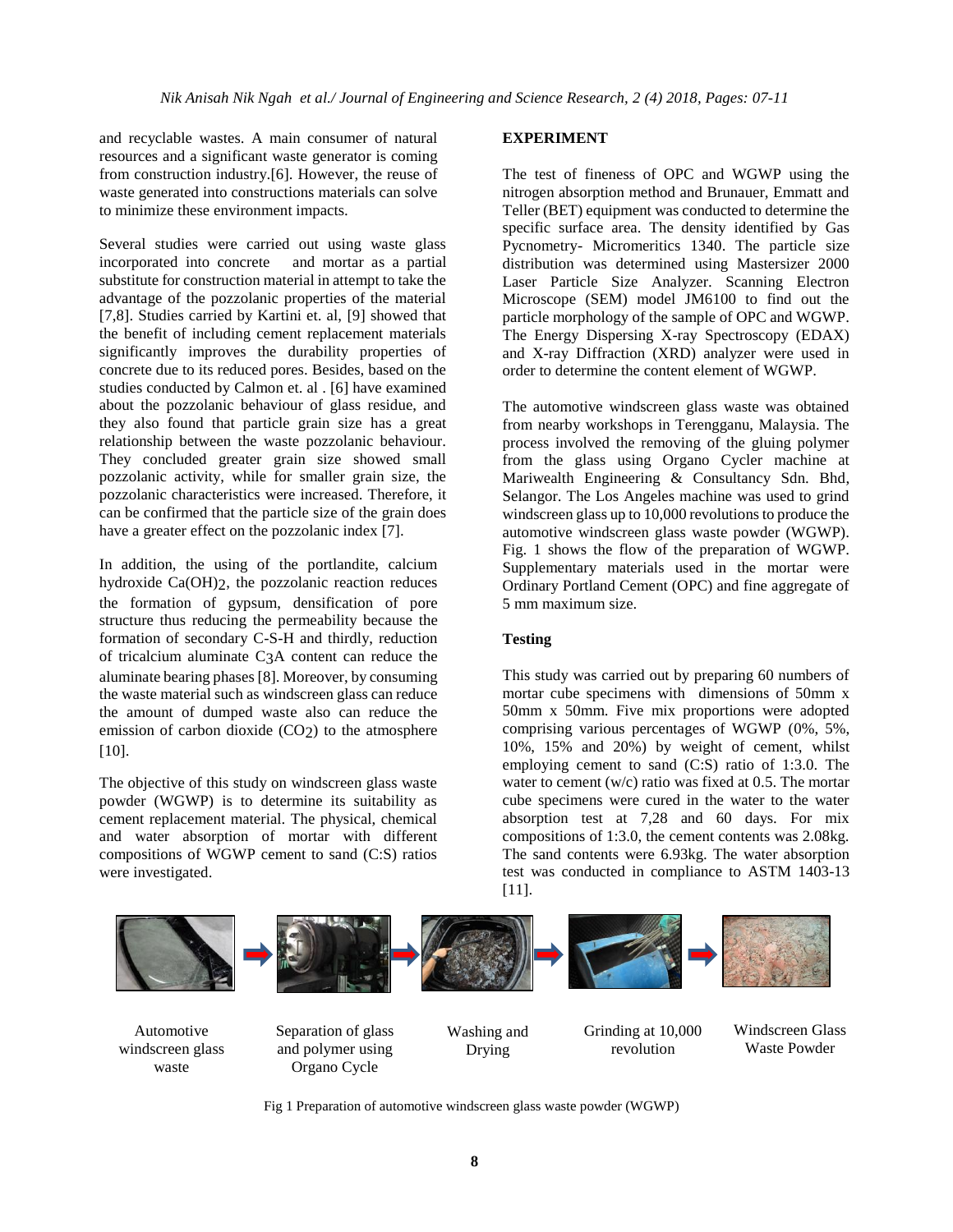### **RESULT AND DISCUSSION**

Table 1 shows the result of BET surface area and total area in pores for both OPC and WGWP. It shows that WGWP has smaller surface area as compared to that of OPC. Practically, surface area is closely related to the particle size where they are inversely proportional. The specific surface area increases as the particle size becomes small. In this research, WGWP also has higher total area in pores compared to OPC. Therefore the density of WGWP is lower than OPC. Surface area is important in determining workability, water absorption and the durability of concrete. The surface of a material is the dividing line between a solid and its surroundings, liquid, gas or another solid. Surface area affects cement hydrates, adsorption capacity of air and water purifiers, and the processing of most powders and porous materials. Whenever solid matter becomes smaller particles new surfaces are created thereby increasing the surface area.

Table 1 Surface area and total area in pores of OPC and WGWP

| Parameter/Material            | OPC.   | <b>WGWP</b> |
|-------------------------------|--------|-------------|
| BET Surface Area $(m^2/g)$    | 1.0242 | 0.6462      |
| Total area in pores $(m^2/g)$ | 0.1250 | 0.2100      |
| Density $(g/cm^3)$            | 2.9885 | 2.5318      |



Fig 2 Particles size distributions of OPC and WGWP

Table 2 Chemical compositions of raw materials

| Material    | Chemical compositions (%) |       |                                |                                |                   |      |                  |  |
|-------------|---------------------------|-------|--------------------------------|--------------------------------|-------------------|------|------------------|--|
|             | SiO <sub>2</sub>          | CaO   | A1 <sub>2</sub> O <sub>3</sub> | Fe <sub>2</sub> O <sub>3</sub> | Na <sub>2</sub> O | MgO  | K <sub>2</sub> O |  |
| OPC         | 16.03                     | 69.06 | 4.14                           | 5.09                           | 0.02              | 0.67 |                  |  |
| <b>WGWP</b> | 76.11                     | 5.01  | 3.45                           | 0.38                           | 10.10             | 4.00 | 0.33             |  |



(a) OPC particles – 5,000x magnification



 (b) WGWP particles – 5,000x magnification Fig 3 SEM of OPC and WGWP particles

Fig. 2 shows the particle size distribution of OPC and WGWP. The WGWP was expected to serve as a filler and also a supplementary cementitious material with pozzolanic activity [12, 13, 14]. Fig. 3 (a) and (b), showed the particle morphology of OPC and WGWP respectively which was obtained by using Scanning Electron Microscopy (SEM). The particles of WGWP had angular and crushed shapes.

From Table 2, shows the chemical composition of OPC and WGWP with the calcium oxide (CaO) content for OPC was about 69.06%, while the silicon dioxide  $(SiO<sub>2</sub>)$ of WGWP was about 76.11%. The chemical compositions of raw materials was determined using Energy Dispersing X-ray Spectroscopy (EDAX). Therefore, this finding is in agreement with ASTM C618-02 [15]. which requires a sum of  $SiO_{2+}Al_{2}O_{3+}$  $Fe<sub>2</sub>O<sub>3</sub>$  higher than 70% for good pozzolan, and in this study a total of 79.94% is obtained for WGWP.

The studied glass sample presents satisfactory chemical composition. It classified the Class N natural pozzolan and therefore, it is likely to produce a good pozzolan.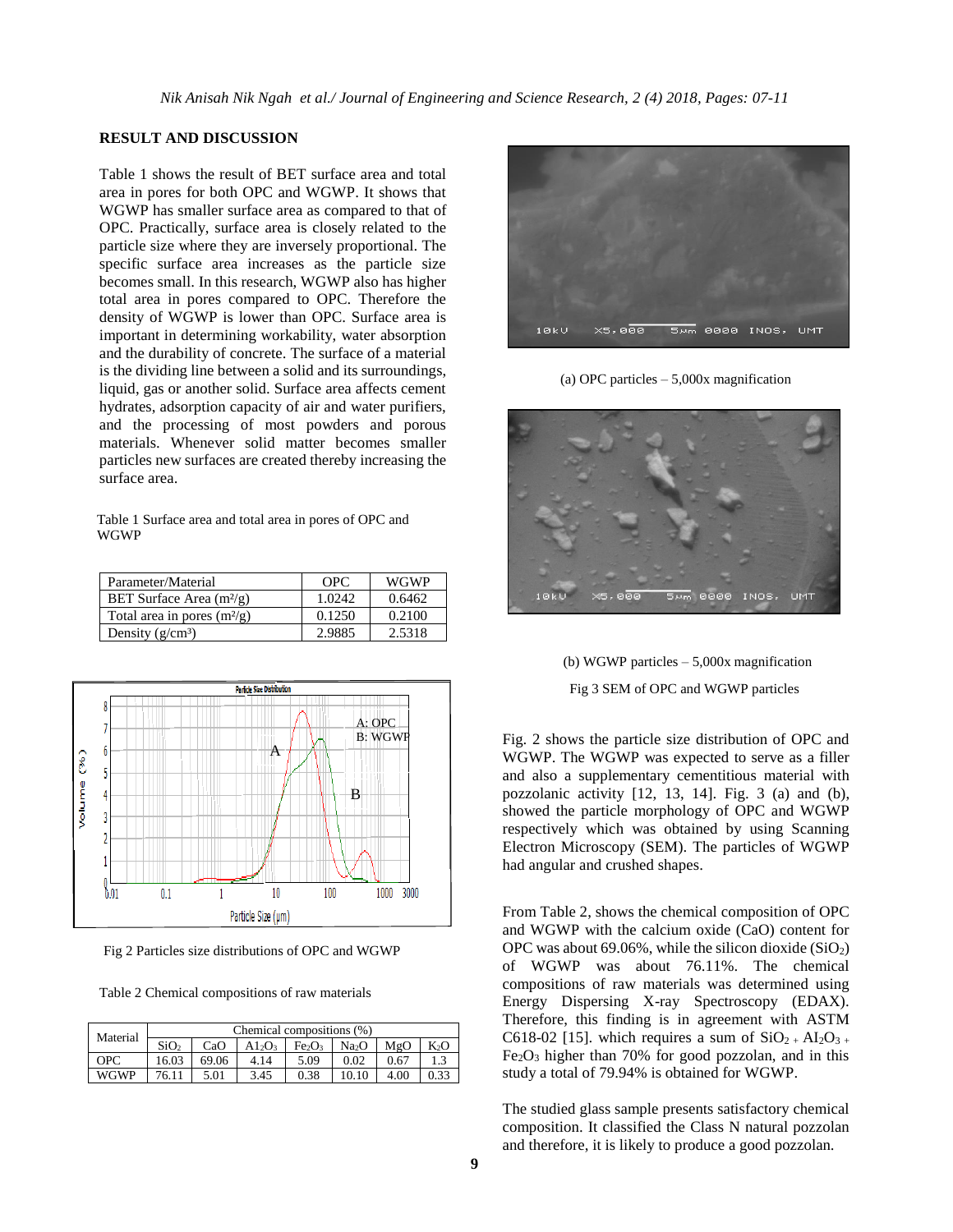However, to predict the pozzolanic activity, the chemical compositions should not be used as the only criterion. It is because the amorphous state is also required and it has been confirmed for WGWP using XRD analyzer as shown in Fig. 4. Indeed, no peaks attributed to any crystallized compound can be identified except a broad diffraction halo, which is attributed to the glassy phase. Fig. 4 shows the XRD of WGWP particles. The XRD of WGWP shown in Fig. 4 indicates that the structure of silica present in WGWP used in the present study is of amorphous material with a diffused peak of 120 counts at about  $\theta = 20^{\circ}$ .



Fig 4 X-ray diffraction of WGWP

The water absorption rate at 7, 28 and 60 days of curing result was summarised as shown in Figure 5. Based on the water absorption test conducted on three different curing days, it can be seen that, curing period of 60 days represent the lowest reading compared to 7 days and 28 days. This is might be extending the curing period can reduce the permeability, and this is in line with the research conducted by Nassar & Soroushian [4].

Thus, the permeability in 60 days of curing showed the lowest reading among the others because the length of curing period is longer, thus gives a significant impact to the decreasing in permeability.

Apart of that, 15% of WGWP replacement shows the lowest reading among the other four mixes. This is because, in this 15% replacement the water absorption and the porosity of mortar block with glass powder to be the optimum level as partial cement alternatives. Besides, it has been shown that it can acts as filler and may have sufficient pozzolonic properties over time in hours. Moreover, the replacement was found to have a correlation with the permeability of mortar [6]. Thus, the optimum level of water absorption displayed in mortars with 15% replacement.

Based on Figure 6, the trend shows that as the curing duration increase, the water absorption rate decrease. According to the figure, the highest absorption reading shows in 7 days of curing period compared to 28 days and 60 days of curing for all stages of replacement. While the lowest water absorption shows in 60 days of curing. This is because the length of curing period gives a significant impact to the permeability, by extending the period of curing can reduce the permeability [4]. Thus, the permeability in 60 days of curing gives a decreasing in permeability in water absorption among the others because the length of curing period is longer than the others. Thus, among the three variations of curing period and the percentage of WGWP replaced, it is the best to described that 15% replacement of WGWP shows the optimum value of lowest water absorption.



Fig 5 Water Absorption Vs Glass Waste Replacement



Fig 6 Water Absorption of cement WGWP mortar at 7, 28 and 60 days curing